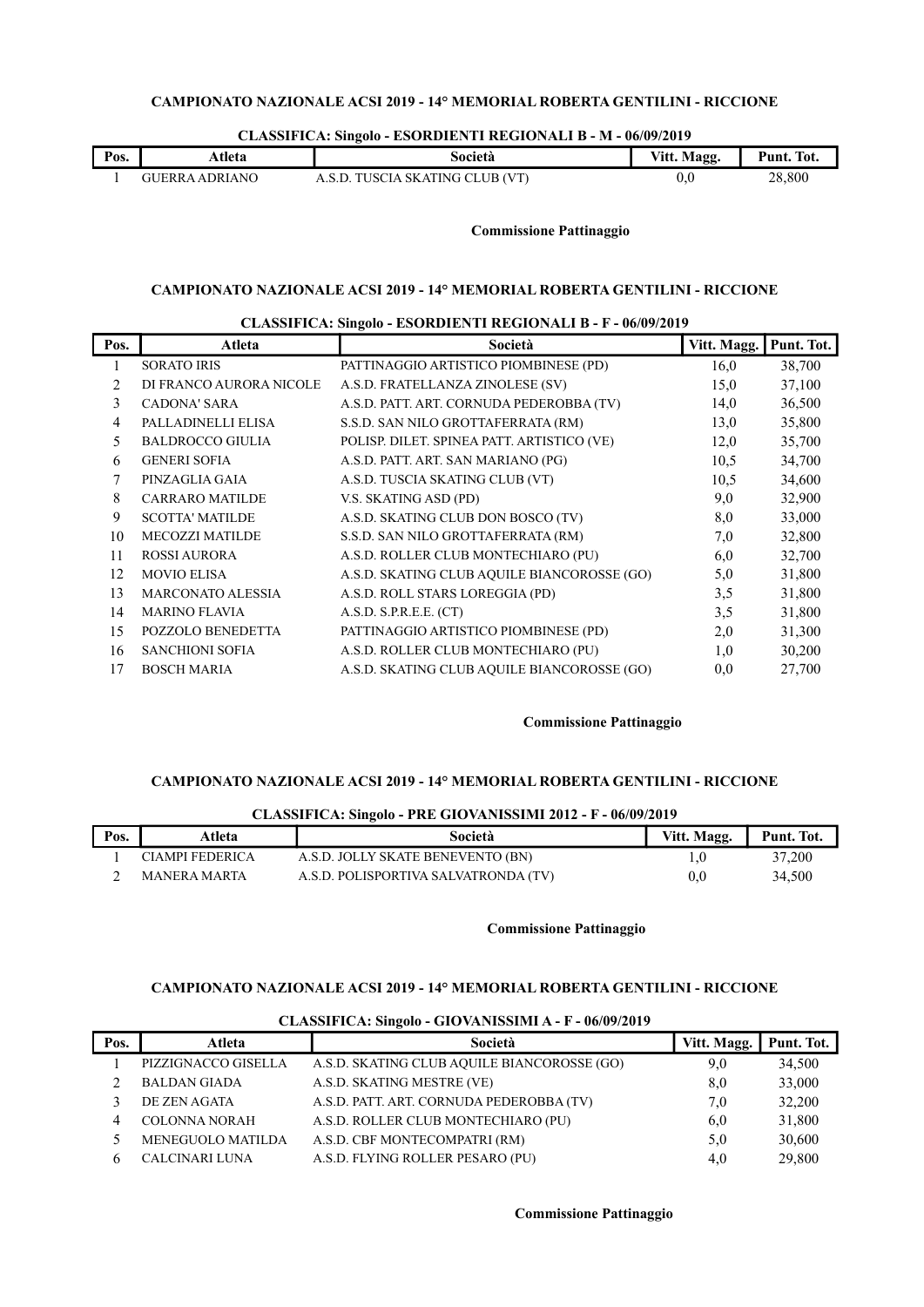| Pos. | Atleta                | Società                                     | Vitt. Magg. | Punt. Tot. |
|------|-----------------------|---------------------------------------------|-------------|------------|
|      | AIELLO VIOLA          | A.S.D. FLYING ROLLER PESARO (PU)            | 3.0         | 28,100     |
|      | <b>SCIROCCO MARIA</b> | A.S.D. FLYING ROLLER PESARO (PU)            | 2.0         | 28,200     |
|      | BERNACCHIA GIORGIA    | A.S.D. RED GREEN TERNI (TR)                 | 1.0         | 27,800     |
| ١O   | <b>MORGESI AURORA</b> | A.S.D. SKATING CLUB AQUILE BIANCOROSSE (GO) | 0.0         | 27,800     |

## CLASSIFICA: Singolo - GIOVANISSIMI A - F - 06/09/2019

## Commissione Pattinaggio

## CAMPIONATO NAZIONALE ACSI 2019 - 14° MEMORIAL ROBERTA GENTILINI - RICCIONE

|      | CLASSIFICA, SHIGUU - GIO VARISSIRII D - F - 00/02/2012 |                                                         |             |            |  |  |
|------|--------------------------------------------------------|---------------------------------------------------------|-------------|------------|--|--|
| Pos. | Atleta                                                 | Società                                                 | Vitt. Magg. | Punt. Tot. |  |  |
|      | TOMASSINI ANNALISA                                     | A.S.D. DERUTA ROLLER (PG)                               | 9,0         | 35,100     |  |  |
|      | POMELLA EVA                                            | A.S.D. POLISPORTIVA COMUNALE CASTELLETTESE (AL)         | 8,0         | 33,900     |  |  |
|      | <b>DOMINICI GIADA</b>                                  | A.S.D. CBF MONTECOMPATRI (RM)                           | 7,0         | 33,200     |  |  |
| 4    | PARACOLLI MARTINA                                      | A.S.D. PATT. ART. RICCIONE (RN)                         | 6,0         | 32,700     |  |  |
| 5.   | MOLOSHIKHINA DARIA                                     | A.S.D. SKATING CLUB DON BOSCO (TV)                      | 5,0         | 32,300     |  |  |
| 6    | <b>SCANTAMBURLO SARA</b>                               | V.S. SKATING ASD (PD)                                   | 4,0         | 31,700     |  |  |
| 7    | <b>BIONDI GAIA</b>                                     | A.S.D. FLYING ROLLER PESARO (PU)                        | 3,0         | 31,600     |  |  |
| 8    |                                                        | BOSCOLO ZEMELLO ANNA A.S.D. SKATING TEAM COREZZOLA (PD) | 2,0         | 31,000     |  |  |
| 9    | <b>SCREMIN DESIREEE</b>                                | A.S.D. POLISPORTIVA SALVATRONDA (TV)                    | 1,0         | 30,400     |  |  |
| 10   | <b>BRACONI VALERIA</b>                                 | S.S.D.S. MENS SANA IN CORPORE SANO 1871 (SI)            | 0,0         | 27,800     |  |  |

# CLASSIFICA: Singolo - GIOVANISSIMI B - F - 06/09/2019

### Commissione Pattinaggio

### CAMPIONATO NAZIONALE ACSI 2019 - 14° MEMORIAL ROBERTA GENTILINI - RICCIONE

### CLASSIFICA: Singolo - ESORDIENTI B - M - 06/09/2019

| Pos. | Atleta            | Società                                    | Vitt. Magg. | Punt. Tot. |
|------|-------------------|--------------------------------------------|-------------|------------|
|      | GIACOMI GIANMARIA | POLISP. DILET. SPINEA PATT. ARTISTICO (VE) | v.v         | 37,800     |

### Commissione Pattinaggio

# CAMPIONATO NAZIONALE ACSI 2019 - 14° MEMORIAL ROBERTA GENTILINI - RICCIONE

| Pos. | Atleta                   | -<br>Società                                         | Vitt. Magg. | Punt. Tot. |
|------|--------------------------|------------------------------------------------------|-------------|------------|
|      | POZZOLO MARGHERITA       | PATTINAGGIO ARTISTICO PIOMBINESE (PD)                | 11,0        | 40,100     |
| 2    | <b>SENO CAMILLA</b>      | A.S.D. ACCADEMIA PATTINAGGIO SANDONATESE (VE)        | 10,0        | 38,600     |
| 3    | ROTONDI GINEVRA          | A.S.D. JOLLY SKATE BENEVENTO (BN)                    | 9,0         | 38,700     |
| 4    | PERIN AZZURRA            | PATTINAGGIO ARTISTICO PIOMBINESE (PD)                | 8,0         | 37,100     |
| 5.   |                          | DI SABATINO MARIA CHIARA A.S.D. RED GREEN TERNI (TR) | 7,0         | 36,400     |
| 6    | <b>IONASCU NELLY</b>     | A.S.D. ACCADEMIA PATTINAGGIO SANDONATESE (VE)        | 6,0         | 36,300     |
|      | DI TORO ELEONORA         | A.S.D. NEW STAR SCUOLA PATT. PONTE FELCINO (PG)      | 5,0         | 34,400     |
| 8    | PASICHNYK IANNA          | A.S.D. FLYING ROLLER PESARO (PU)                     | 4,0         | 32,500     |
| 9    | PICASSO AZZURRA          | A.S.D. POLISPORTIVA COMUNALE CASTELLETTESE (AL)      | 3,0         | 33,000     |
| 10   | <b>RICCI ALISSA</b>      | A.S.D. FLYING ROLLER PESARO (PU)                     | 1.5         | 31,800     |
| 11   | <b>GIOVANNINI BIANCA</b> | A.S.D. FLYING ROLLER PESARO (PU)                     | 1,5         | 31,300     |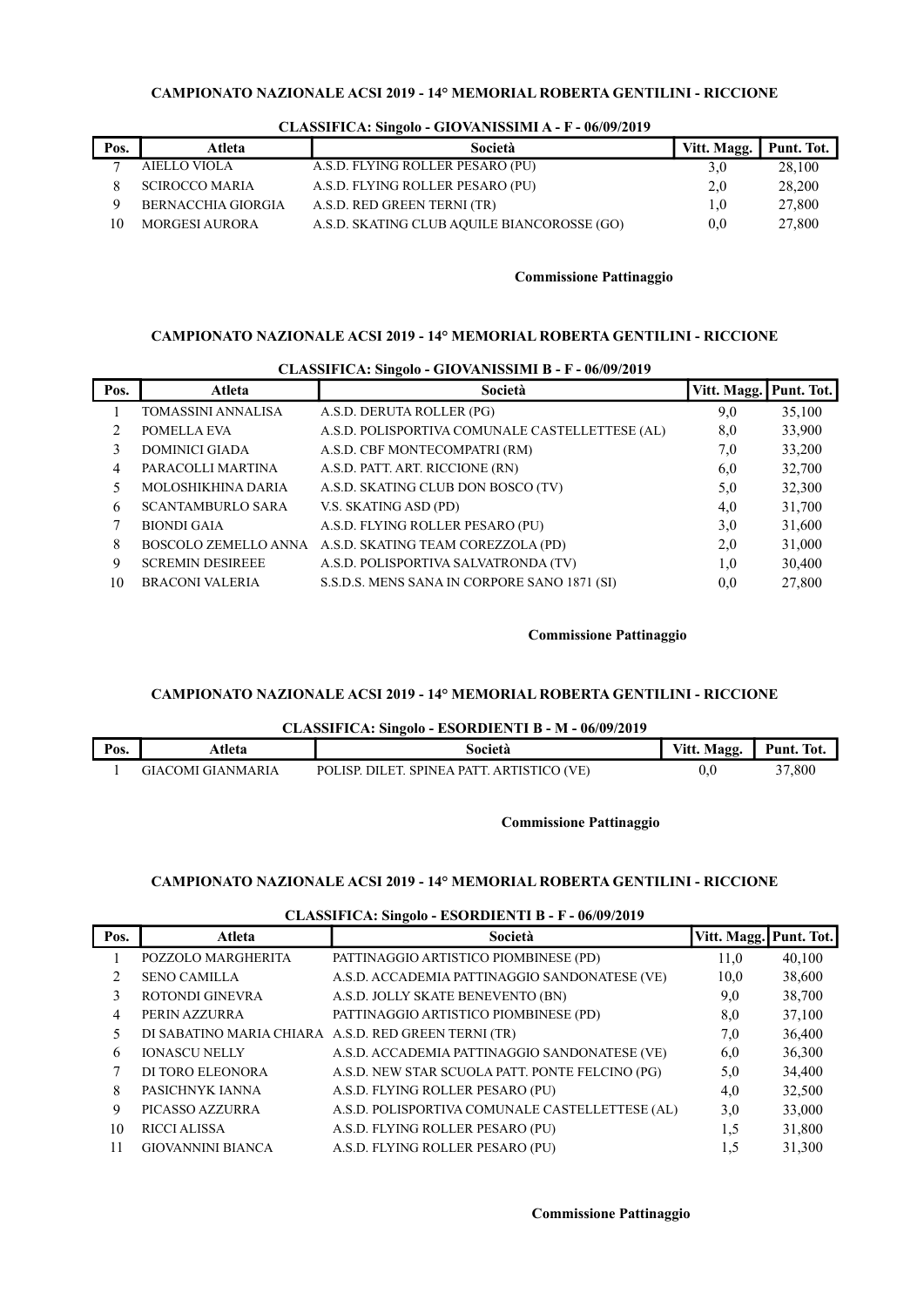### CLASSIFICA: Singolo - ESORDIENTI B - F - 06/09/2019

| Pos. | Atleta                 | Società                        | Vitt. Magg. Punt. Tot. |       |
|------|------------------------|--------------------------------|------------------------|-------|
|      | <b>GAMBATO VANESSA</b> | . PATTINAGGIO ALBIGNASEGO (PD) | 0.C                    | 1,000 |

Commissione Pattinaggio

### CAMPIONATO NAZIONALE ACSI 2019 - 14° MEMORIAL ROBERTA GENTILINI - RICCIONE

### CLASSIFICA: Singolo - DIVISIONE NAZIONALE A 2005 - F - 06/09/2019

| Pos. | Atleta                   | Società                                               | Vitt. Magg. | Punt. Tot. |
|------|--------------------------|-------------------------------------------------------|-------------|------------|
|      | <b>AIELLO ASIA</b>       | A.S.D. CULTURALE POL. WINNER BATTIATI (CT)            | 8,0         | 38,400     |
|      | DI PAOLI MELISSA         | A.S.D. FLYING ROLLER PESARO (PU)                      | 7,0         | 37,400     |
|      | <b>MENGHINI CHIARA</b>   | A.S.D. LOS ANGEL'S SKATING CLUB PATT. ART. TREVI (PG) | 6,0         | 33,000     |
| 4    | <b>ARDUINI NOEMI</b>     | A.S.D. FLYING ROLLER PESARO (PU)                      | 5,0         | 31,700     |
|      | CIANCHI FRANCESCA        | A.S.D. TUSCIA SKATING CLUB (VT)                       | 4,0         | 30,800     |
| 6    | PALAZZI MARTA            | A.S.D. ROLLER CLUB MONTECHIARO (PU)                   | 3,0         | 30,100     |
|      | <b>BALDELLI VICTORIA</b> | A.S.D. ROLLER CLUB MONTECHIARO (PU)                   | 2,0         | 30,100     |
| 8    | <b>GASPERINI MARTINA</b> | A.S.D. TUSCIA SKATING CLUB (VT)                       | 1,0         | 27,200     |
| 9    | <b>BARCA GAIA</b>        | A.S.D. ROLLER CLUB MONTECHIARO (PU)                   | 0.0         | 25,400     |

### Commissione Pattinaggio

### CAMPIONATO NAZIONALE ACSI 2019 - 14° MEMORIAL ROBERTA GENTILINI - RICCIONE

### CLASSIFICA: Singolo - DIVISIONE NAZIONALE A 2004 - F - 06/09/2019

| Pos. | Atleta                 | Società                             | Vitt. Magg. | Punt. Tot. |
|------|------------------------|-------------------------------------|-------------|------------|
|      | VESENTINI MICHELA      | ARTISKATE A.S.D. (VR)               | 7,0         | 41,400     |
|      | FRITTELLI LIANA        | A.S.D. TUSCIA SKATING CLUB (VT)     | 6,0         | 37,800     |
|      | <b>BOZZETTO GIADA</b>  | A.S.D. SKATING CLUB DON BOSCO (TV)  | 5,0         | 36,600     |
|      | <b>DONATI SOFIA</b>    | A.S.D. PATT. ART. SAN MARIANO (PG)  | 4,0         | 33,600     |
|      | CAPPELLETTI AURORA     | A.S.D. ROLLER CLUB MONTECHIARO (PU) | 3,0         | 32,900     |
| 6    | <b>CAPUCCI MARTINA</b> | A.S.D. FLYING ROLLER PESARO (PU)    | 2,0         | 32,400     |
|      | PENTUCCI GIORGIA       | A.S.D. FLYING ROLLER PESARO (PU)    | 1,0         | 29,900     |
| 8    | AMAGLIANI CHIARA       | A.S.D. ROLLER CLUB MONTECHIARO (PU) | 0.0         | 30,100     |

### Commissione Pattinaggio

## CAMPIONATO NAZIONALE ACSI 2019 - 14° MEMORIAL ROBERTA GENTILINI - RICCIONE

### CLASSIFICA: Singolo - DIVISIONE NAZIONALE B - M - 06/09/2019

| $\frac{1}{2}$ |                   |                                                 |                        |        |
|---------------|-------------------|-------------------------------------------------|------------------------|--------|
| Pos.          | Atleta            | Società                                         | Vitt. Magg. Punt. Tot. |        |
|               | SECONDINI DANIELE | A.S.D. PATT. ART. SPELLO (PG)                   |                        | 33,600 |
|               | CARINI JONATHAN   | A.S.D. NEW STAR SCUOLA PATT. PONTE FELCINO (PG) | $0.0\,$                | 31.400 |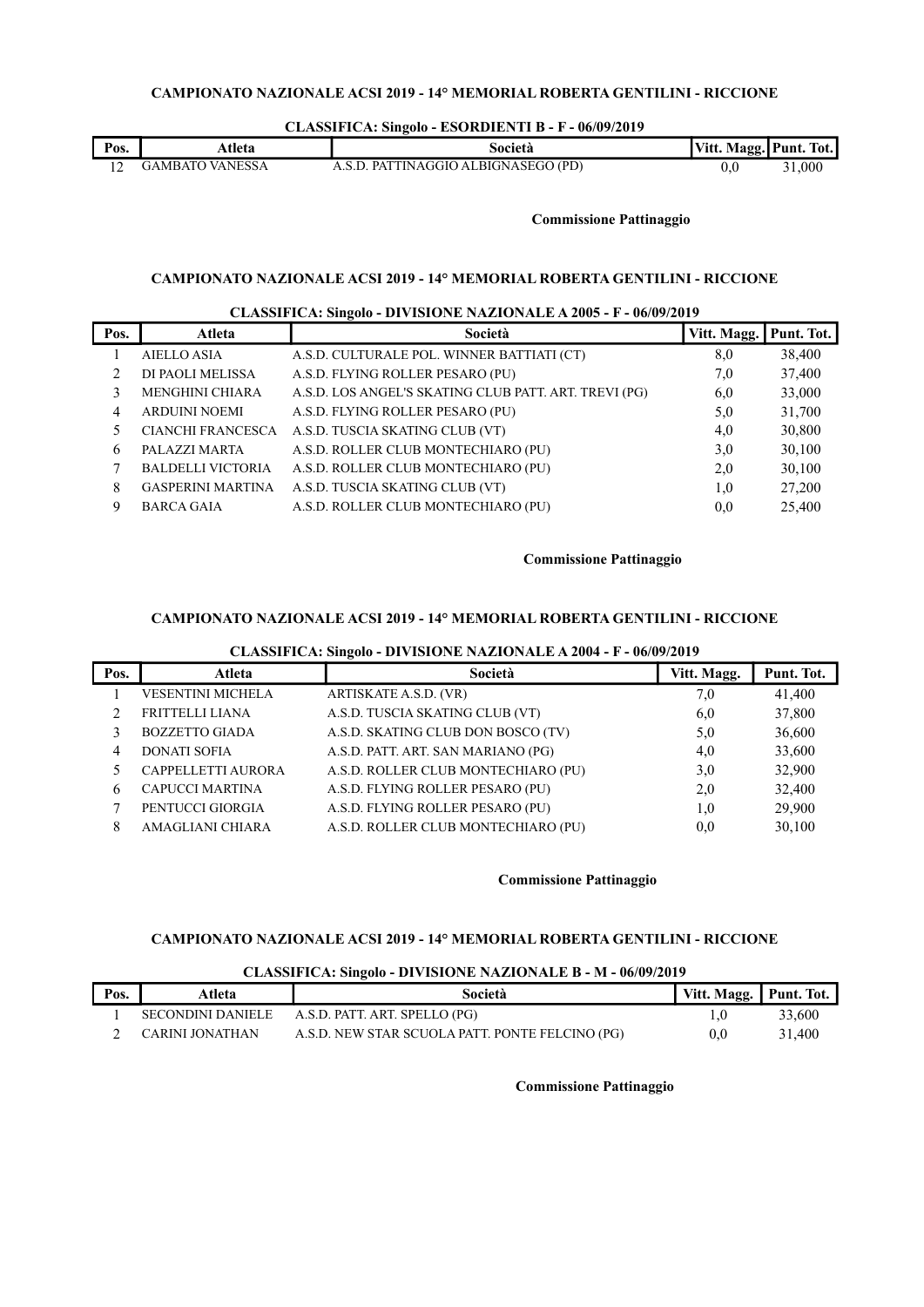| Pos. | Atleta                | Società                                | Vitt. Magg. | Punt. Tot. |
|------|-----------------------|----------------------------------------|-------------|------------|
|      | <b>TORSANI ASIA</b>   | V.S. SKATING ASD (PD)                  | 4,0         | 40,700     |
|      | <b>SICULI SOFIA</b>   | A.S.D. PATTINAGGIO ART. S. EGIDIO (PG) | 3,0         | 34,500     |
|      | <b>BUCCI MARTINA</b>  | A.S.D. ROLLER CLUB MONTECHIARO (PU)    | 2,0         | 34,500     |
|      | DE BONI VITTORIA      | V.S. SKATING ASD (PD)                  | 1,0         | 32,700     |
|      | <b>SACCONE AURORA</b> | POLISPORTIVA AXEL GROUP A.S.D. (SI)    | 0,0         | 28,800     |

## CLASSIFICA: Singolo - DIVISIONE NAZIONALE B - F - 06/09/2019

# Commissione Pattinaggio

### CAMPIONATO NAZIONALE ACSI 2019 - 14° MEMORIAL ROBERTA GENTILINI - RICCIONE

| Pos. | Atleta          | Società                                     | Vitt. Magg.   Punt. Tot. |        |
|------|-----------------|---------------------------------------------|--------------------------|--------|
|      | PIZZIN RICCARDO | A.S.D. SKATING CLUB AQUILE BIANCOROSSE (GO) | 0.0                      | 41.100 |

### Commissione Pattinaggio

## CAMPIONATO NAZIONALE ACSI 2019 - 14° MEMORIAL ROBERTA GENTILINI - RICCIONE

|      |                        | CLASSIFICA: Singolo - CADETTI - F - 06/09/2019 |             |            |
|------|------------------------|------------------------------------------------|-------------|------------|
| Pos. | Atleta                 | Società                                        | Vitt. Magg. | Punt. Tot. |
|      | POLATO GIULIA          | POLISP. DILET. SPINEA PATT. ARTISTICO (VE)     | 3,0         | 44,000     |
|      | <b>CORSINI DILETTA</b> | S.S.D.S. MENS SANA IN CORPORE SANO 1871 (SI)   | 2,0         | 40,400     |
|      | TONTI LINDA            | A.S.D. PATT. ART. RICCIONE (RN)                | $1.0\,$     | 38,600     |
|      | GENNAI GIULIA          | S.S.D.S. MENS SANA IN CORPORE SANO 1871 (SI)   | 0.0         | 37,700     |

### Commissione Pattinaggio

## CAMPIONATO NAZIONALE ACSI 2019 - 14° MEMORIAL ROBERTA GENTILINI - RICCIONE

|      |                 | CLASSIFICA: Singolo - JEUNESSE - F - 06/09/2019 |             |            |
|------|-----------------|-------------------------------------------------|-------------|------------|
| Pos. | Atleta          | Società                                         | Vitt. Magg. | Punt. Tot. |
|      | GUGNALI SABRINA | A.S.D. PATT. ART. RICCIONE (RN)                 | 0,0         | 40.400     |

### Commissione Pattinaggio

#### CAMPIONATO NAZIONALE ACSI 2019 - 14° MEMORIAL ROBERTA GENTILINI - RICCIONE

| $\frac{1}{2}$ |                        |                                                 |                        |        |  |  |
|---------------|------------------------|-------------------------------------------------|------------------------|--------|--|--|
| Pos.          | <b>Atleta</b>          | Società                                         | Vitt. Magg. Punt. Tot. |        |  |  |
|               | <b>COLUCCI GAIA</b>    | A.S.D. MAGIC IMOLA (BO)                         | 5,0                    | 46,600 |  |  |
|               | PIERETTI FRANCESCA     | A.S.D. NEW STAR SCUOLA PATT. PONTE FELCINO (PG) | 4.0                    | 42,800 |  |  |
|               | PIANIGIANI SOFIA       | S.S.D.S. MENS SANA IN CORPORE SANO 1871 (SI)    | 3,0                    | 41,400 |  |  |
|               | <b>MORICONI NICOLE</b> | A.S.D. FLYING ROLLER PESARO (PU)                | 2,0                    | 41,000 |  |  |
|               | <b>SANTINELLO EMMA</b> | A.S.D. PATTINAGGIO ALBIGNASEGO (PD)             | $1.0\,$                | 38,000 |  |  |
|               | ABD EL MAWGOUD JASMINE | POLISP. DILET. SPINEA PATT. ARTISTICO (VE)      | 0.0                    | 34,500 |  |  |

#### CLASSIFICA: Singolo - JUNIORES - F - 06/09/2019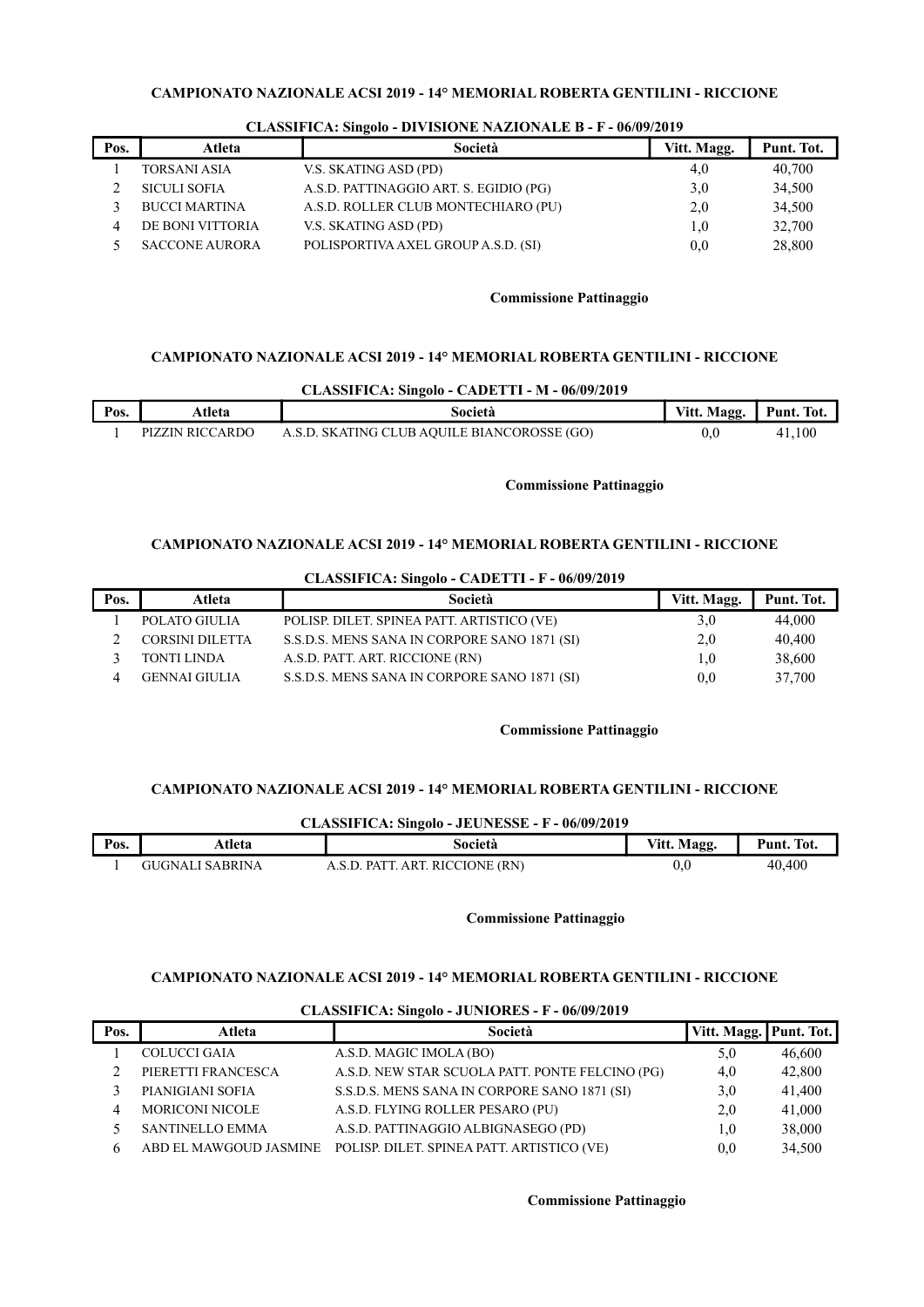|      |                  | Changell Call Difference Deliverence in<br>$001071 - 017$ |             |            |
|------|------------------|-----------------------------------------------------------|-------------|------------|
| Pos. | Atleta           | Società                                                   | Vitt. Magg. | Punt. Tot. |
|      | RIGHI GIADA      | A.S.D. FLYING ROLLER PESARO (PU)                          | 1.U         | 43,200     |
|      | BERTUZZI MARTINA | A.S.D. MAGIC IMOLA (BO)                                   | 0.0         | 40,800     |

## CLASSIFICA: Singolo - SENIORES - F - 06/09/2019

### Commissione Pattinaggio

### CAMPIONATO NAZIONALE ACSI 2019 - 14° MEMORIAL ROBERTA GENTILINI - RICCIONE

| CLASSIFICA: Singolo - ALLIEVI A - F - 06/09/2019 |                       |                                               |             |            |  |  |
|--------------------------------------------------|-----------------------|-----------------------------------------------|-------------|------------|--|--|
| Pos.                                             | Atleta                | Società                                       | Vitt. Magg. | Punt. Tot. |  |  |
|                                                  | <b>STELE IRENE</b>    | POLISP. DILET. SPINEA PATT. ARTISTICO (VE)    | 6,0         | 41,900     |  |  |
|                                                  | <b>MORANDIN GRETA</b> | A.S.D. PATTINAGGIO ALBIGNASEGO (PD)           | 5,0         | 37,800     |  |  |
|                                                  | <b>CALDO REBECCA</b>  | A.S.D. ACCADEMIA PATTINAGGIO SANDONATESE (VE) | 4.0         | 35,300     |  |  |
| 4                                                | PLACIDI GIADA         | A.S.D. RED GREEN TERNI (TR)                   | 3,0         | 33,800     |  |  |
|                                                  | POLATO GRETA          | POLISP. DILET. SPINEA PATT. ARTISTICO (VE)    | 2,0         | 32,900     |  |  |
| 6                                                | PIERMARIA GAIA        | A.S.D. FLYING ROLLER PESARO (PU)              | 1,0         | 32,700     |  |  |
|                                                  | <b>CURTI ELENA</b>    | A.S.D. PATTINAGGIO ALBIGNASEGO (PD)           | 0.0         | 31,100     |  |  |

#### Commissione Pattinaggio

### CAMPIONATO NAZIONALE ACSI 2019 - 14° MEMORIAL ROBERTA GENTILINI - RICCIONE

#### CLASSIFICA: Singolo - ALLIEVI B - M - 06/09/2019

| Pos. | Atleta                 | Società                                                   | Vitt. Magg. | Punt. Tot. |
|------|------------------------|-----------------------------------------------------------|-------------|------------|
|      | MULACHIE' FRANZ JOSEPH | TRIESTE (TS)<br>ART<br>TOL LY T<br>$\mathbf{PAT}$<br>S 11 | J,U         | 28,800     |

### Commissione Pattinaggio

### CAMPIONATO NAZIONALE ACSI 2019 - 14° MEMORIAL ROBERTA GENTILINI - RICCIONE

### CLASSIFICA: Singolo - ALLIEVI B - F - 06/09/2019

| Pos. | Atleta         | Società                               | Vitt. Magg. | Punt. Tot. |
|------|----------------|---------------------------------------|-------------|------------|
|      | ROSSI ELISA    | A.S.D. FLYING ROLLER PESARO (PU)      | 2,0         | 35,600     |
|      | GIURIATI SOFIA | A.S.D. SKATING CLUB DON BOSCO (TV)    | 1.0         | 33,700     |
|      | FAVOTTO CHIARA | PATTINAGGIO ARTISTICO PIOMBINESE (PD) | 0.0         | 33,000     |

### Commissione Pattinaggio

# CAMPIONATO NAZIONALE ACSI 2019 - 14° MEMORIAL ROBERTA GENTILINI - RICCIONE

| <b>CLASSIFICA: Singolo - DIVISIONE NAZIONALE D - M - 06/09/2019</b> |                  |                                                 |                        |       |  |
|---------------------------------------------------------------------|------------------|-------------------------------------------------|------------------------|-------|--|
| Pos.                                                                | Atleta           | Società                                         | Vitt. Magg. Punt. Tot. |       |  |
|                                                                     | MELONI FRANCESCO | A.S.D. POLISPORTIVA COMUNALE CASTELLETTESE (AL) | 0.0                    | 0.000 |  |